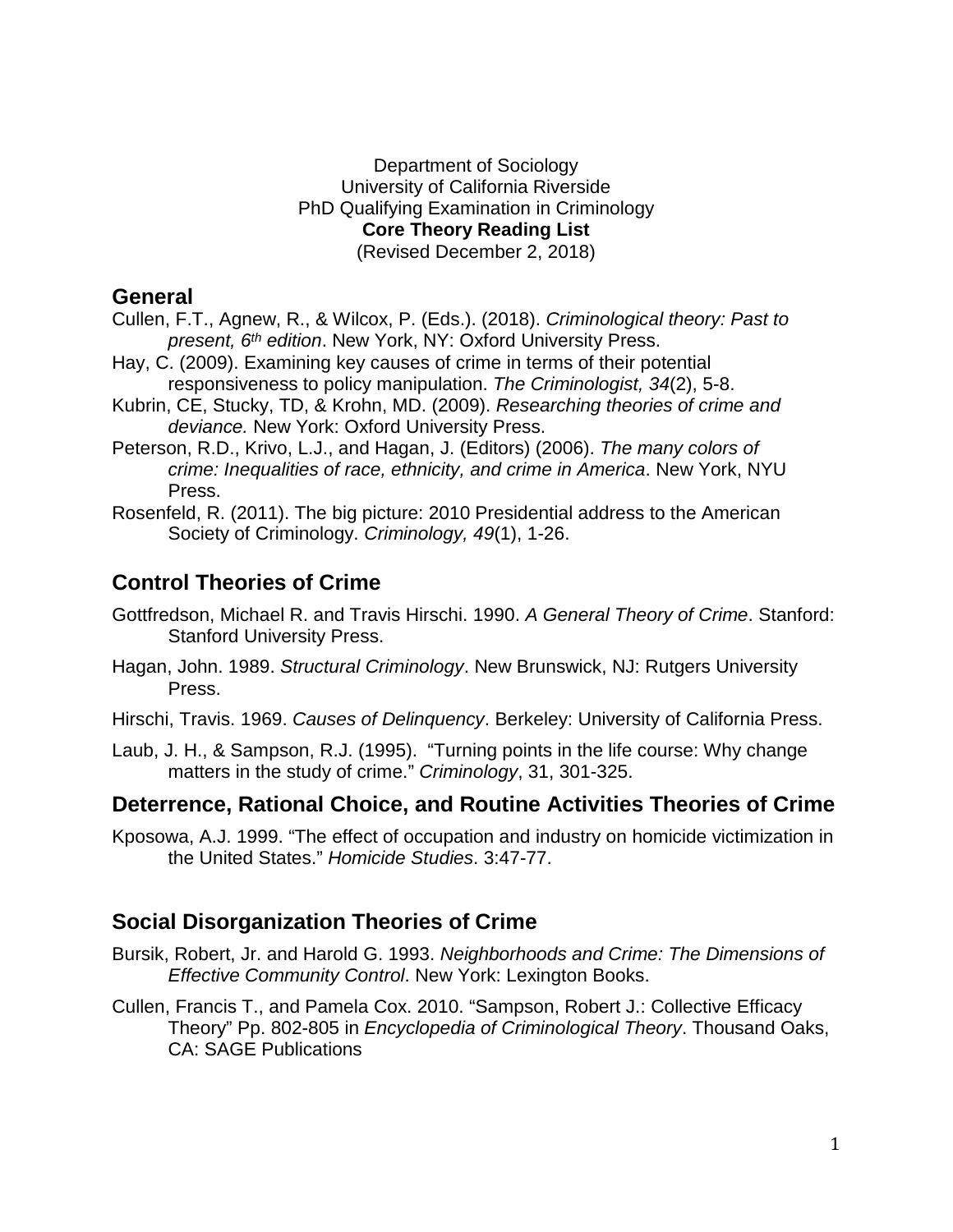- Kposowa, Augustine J., Kevin D. Breault, and Beatrice M. Harrison. 1995. "Reassessing the Structural Covariates of Violent and Property Crimes in the USA: A County Level Analysis." *The British Journal of Sociology* 46:79-105.
- Peterson, Ruth D., Lauren J. Krivo, and Mark A. Harris. 2000. "Disadvantage and Neighborhood Violent Crime: Do Local Institutions Matter?" *Journal of Research in Crime and Delinquency* 37:31-63.
- Sampson, Robert J. and Lydia Bean. 2006. "Cultural Mechanisms and Killing Fields: A Revised Theory of Community-Level Racial Inequality." In *The Many Colors of Crime: Inequalities of Race, Ethnicity and Crime in America*, edited by Ruth D. Peterson, Lauren J. Krivo, and John Hagan. New York: New York University Press.
- Sampson, Robert J. and Jeffrey D. Morenoff. 2006. "Durable Inequality: Spatial Dynamics, Social Processes, and the Persistence of Poverty in Chicago Neighborhoods." Pp. 176-203 in *Poverty Traps*, edited by Samuel Bowles, Steve Durlauf, and Karla Hoff. Princeton: Princeton University Press.
- Sampson, Robert. 2010. "Collective Efficacy." Pp. 802-805 in *Encyclopedia of Criminological Theory*. edited by Francis T. Cullen & Pamela Wilcox. Thousand Oaks, CA: Sage.
- Wilson, William Julius. 1991-1992. "Another Look at the Truly Disadvantaged." *Political Science Quarterly* 106:639-56.
- ----. 1996. *When Work Disappears: The World of the New Urban Poor*. New York: Vintage Books.

# **Anomie and Strain Theories of Crime**

- Kulis, Stephen, Flavio F. Marsiglia, and Tanya Nieri .2009. "Perceived Ethnic Discrimination versus Acculturation Stress: Influences on Substance Use among Latino Youth in the Southwest" *Journal of Health and Social Behavior* 50:443-459
- Messner, Steven F., and Richard Rosenfeld. 2001. *Crime and the American Dream*. Belmont: Wadsworth/Thompson Learning.

#### **Emotions and Crime**

- Collins, Randall. 2009. *Violence: A Micro-Sociological Theory*. Princeton, NJ: Princeton University Press.
- Ferrell, Jeff, Hayward, Keith, and Jock Young. 2008. *Cultural Criminology*. Los Angeles: Sage.
- Katz, Jack. 1989. *The Seductions of Crime: The Moral and Sensual Attractions in Doing Evil*. New York: Basic Books.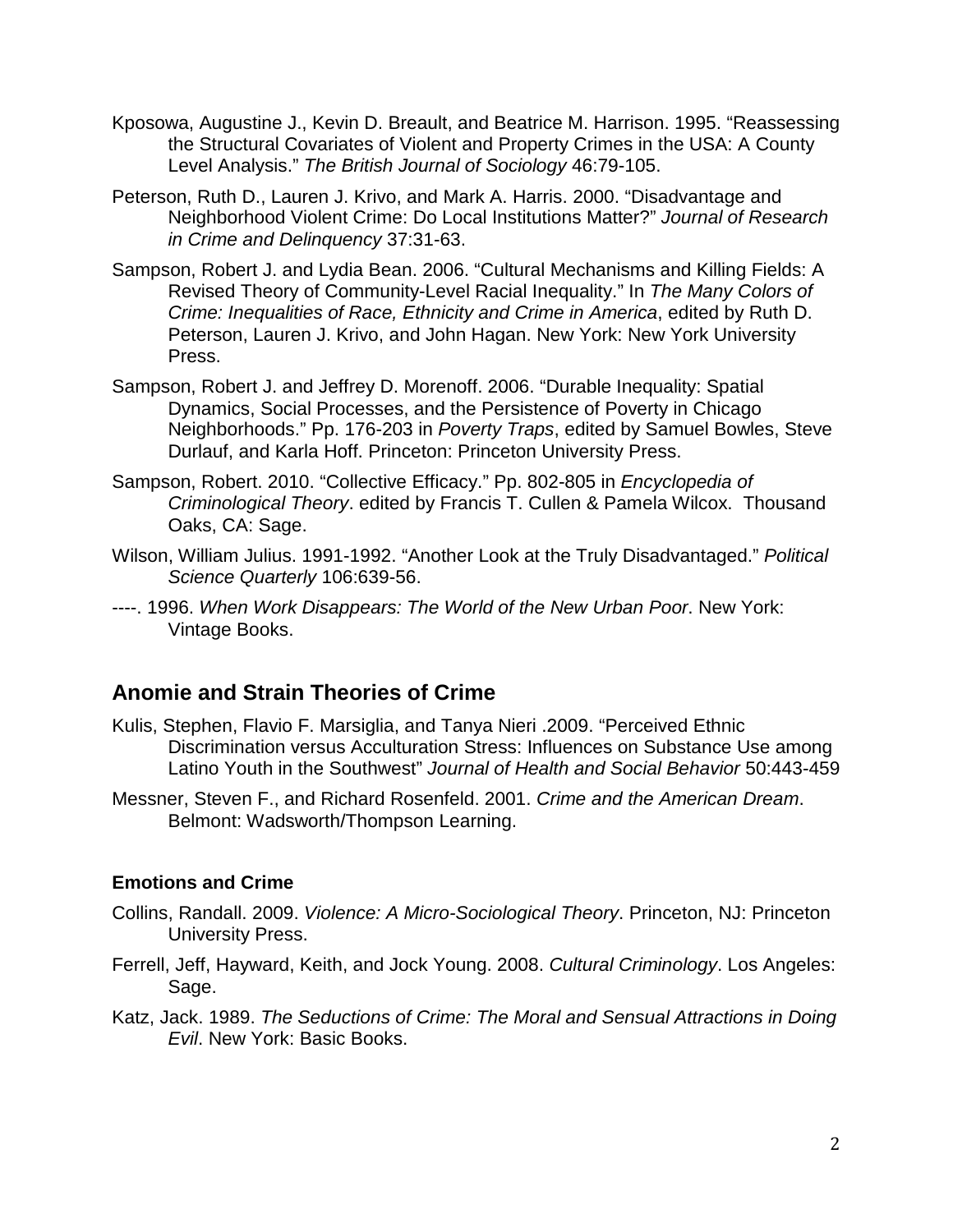# **Social Learning Theories of Crime**

- Akers, Ronald and Gary Jensen. 2006. "The Empirical Status of Social Learning Theory of Crime and Deviance: The Past, Present and Future." Pp. 37-76 in *Taking Stock: The Status of Criminological Theory*, edited by Francis Cullen, John Wright, and Kristie Blevins. New Brunswick: Transaction Publishers.
- Matthew Grindal and Tanya Nieri. 2015. "The Relationship between Ethnic-Racial Socialization and Adolescent Substance Use: An Examination of Social Learning as a Causal Mechanism *Journal of Ethnicity in Substance Abuse*, DOI: 10.1080/15332640.2014.993785
- Wolfgang, Marvin, Terence P. Thornberry and Robert M. Figlio. 1987. *From boy to man, from delinquency to crime.* Chicago: University of Chicago Press.

# **Labeling Theories of Crime**

- Becker, Howard. 1963. *Outsiders: Studies in the Sociology of Deviance*. New York: Free Press.
- Lemert, Edwin .1967. *Human deviance, social problems, and social control.* Englewood Cliffs, NJ: Prentice-Hal

### **Developmental Theories of Crime**

- Cobbina, Jennifer E. and Sharon S. Oselin. 2011. "It's Not Only for the Money: An Analysis of Adolescent versus Adult Entry into Street Prostitution" *Sociological Inquiry* 81: 310-322.
- Cullen, F.T. (2011). Beyond adolescent-limited criminology: Choosing our future. *Criminology, 49*(2), 287-330.
- Farrington, David. 2006. *Integrated Developmental & Life-Course Theories of Offending.* New Brunswick, NJ: Transaction Publishers.
- Giordano, Peggy C., Stephen A. Cernkovich, and Jennifer L. Rudolph. 2002. "Gender, Crime, and Desistance: Toward a Theory of Cognitive Transformation." *American Journal of Sociology* 107(4): 990-1064.
- Hagan, John and Bill McCarthy. 1997. *Mean Streets.* Cambridge, MA: Cambridge University Press.
- Marsiglia, Flavio F., Stephen Kulis, Scott T. Yabiku, Tanya Nieri, and Elizabeth Coleman. 2011. "When to Intervene: Elementary School, Middle School or Both? Effects of keepin' It REAL on Substance Use Trajectories of Mexican Heritage Youth *Prevention Science* 12:48-62